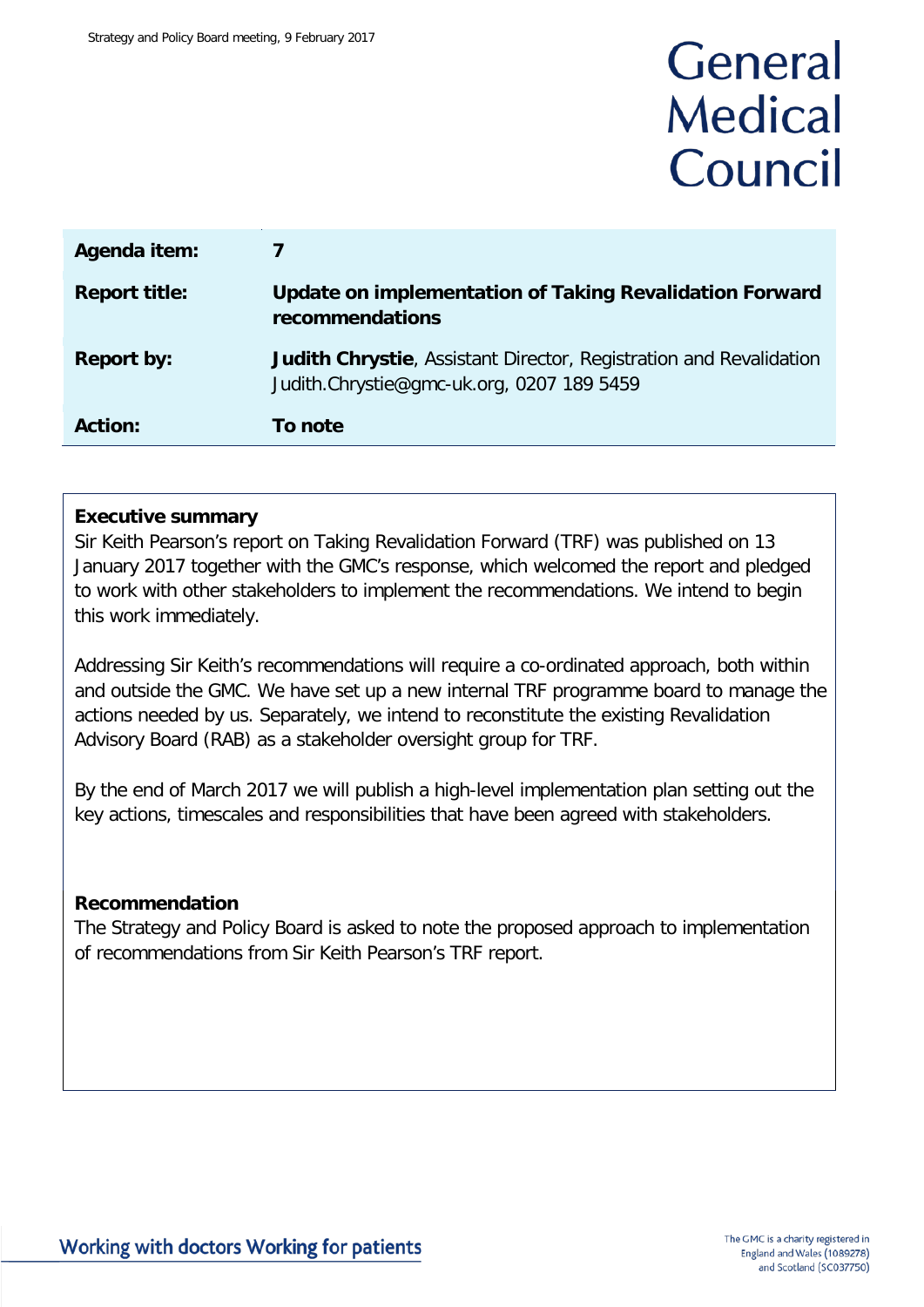# **Background to the Taking Revalidation Forward review**

- **1** In March 2016, the GMC asked Sir Keith Pearson, the Chair of the GMC's Revalidation Advisory Board ('RAB')<sup>[\\*](#page-1-0)</sup>, to undertake an independent review of revalidation, commenting on its impact and making recommendations for improvement. The timing of the review coincided with the end of the first 'cycle' of revalidation, meaning that most licensed doctors had been through the process. It also occurred against a backdrop of concerns in the medical profession about the perceived burdens of appraisal and revalidation.
- **2** During his review, Sir Keith engaged personally with over 100 individuals from across the medical profession. These included chief medical officers, responsible officers, appraisers, doctors and patient groups, representatives from the royal colleges and faculties, the British Medical Association and the inspectorates. He also met with researchers from the UMbRELLA consortium who have been commissioned by the GMC to undertake a long-term evaluation of revalidation.
- **3** Sir Keith's report, [Taking revalidation forward: Improving the process of relicensing](http://www.gmc-uk.org/Taking_revalidation_forward___Improving_the_process_of_relicensing_for_doctors.pdf_68683704.pdf)  [for doctors](http://www.gmc-uk.org/Taking_revalidation_forward___Improving_the_process_of_relicensing_for_doctors.pdf_68683704.pdf), was published on the GMC website on 13 January 2017. The report includes 15 recommendations, addressed to the GMC and other stakeholders. Although the GMC provided secretarial support to the review, Sir Keith led the drafting of the report and the recommendations are his own.

# **Responses to the TRF report so far**

- **4** The GMC published its response alongside Sir Keith's report. [Our response](http://www.gmc-uk.org/RT___Our_response_to_Sir_Keith_Pearson_s_review_of_revalidation___DC9676.pdf_68684817.pdf) [Annex A] welcomes Sir Keith's balanced and insightful report. We say we are reassured to hear that revalidation is beginning to have a positive impact, but we acknowledge the difficulties and challenges identified. We commit to pursuing all the recommendations and highlight five priority areas for action, which we explore in greater detail below.
- **5** Initial feedback from stakeholders obtained at the Revalidation Advisory Board on 10 January 2017 indicates widespread support for Sir Keith's findings. Many stakeholder organisations, including the Academy of Medical Royal Colleges, NHS Employers and the BMA, have issued press releases welcoming the report.
- **6** Media attention focused largely on concerns around locum doctors, including the danger to patients if locums are not subject to robust appraisal and revalidation processes. There was also some interest in the issue of improving patient feedback on doctors.

<span id="page-1-0"></span><sup>\*</sup> RAB was established in March 2013 to provide the GMC with advice from external stakeholders about how effectively revalidation is operating.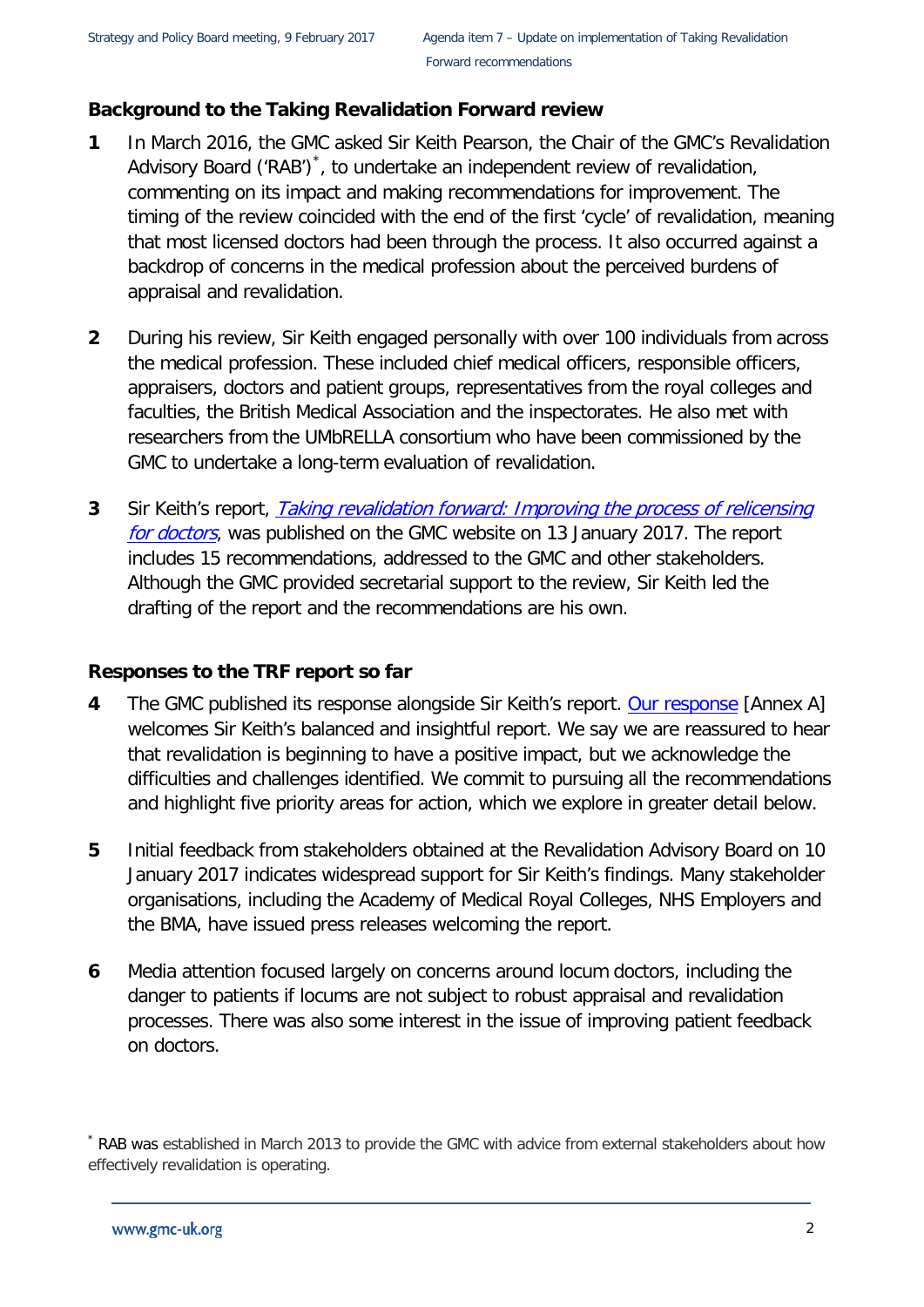**7** Feedback from individual doctors commenting on our website or through the media has been less positive. Their criticisms tend to focus on the cost, time demands and lack of demonstrable effectiveness of appraisal and revalidation.

# **Our priorities for action**

# Making revalidation more accessible to patients and the public

**8** Sir Keith's report suggests that patients and the public believe doctors have regular and effective checks, yet they have limited understanding of how this process works or how they can feed into it. We will work with doctors and healthcare organisations to increase awareness of local assurance systems and to make it easier for patients to provide feedback on their care on an ongoing and 'real time' basis. We recognise that this will also require cultural changes within healthcare organisations.

## Reducing unnecessary burdens and bureaucracy for doctors

**9** Some doctors find the appraisal process unnecessarily time consuming due to poor local IT systems or record keeping. Others experience appraisal as a 'tick box' exercise, focused on compliance with rules rather than professional development. We share Sir Keith's concerns about the conflation of revalidation criteria and local jobrelated requirements or training. We will support organisations to minimise administrative demands on doctors. And we will work with royal colleges to simplify our guidance and make clear what is – and isn't – required for revalidation.

## Increasing oversight of, and support for, doctors in short-term locum positions

**10** We share Sir Keith's view that revalidation arrangements for locum doctors need to be strengthened. We will continue our work with NHS England and the Department of Health to ensure that locum agencies properly fulfil their obligations to doctors and that relevant information is transferred when locum doctors move between locations.

## Extending the Responsible Officer model to all doctors who need a UK licence to practise

**11** Sir Keith's report highlights difficulties faced by doctors who need a licence to practise in the UK, but who do not have a Responsible Officer (RO). Whilst the GMC has put alternative provisions in place, we agree that an RO provides the most robust route to assuring a doctor's fitness to practise and their engagement with revalidation requirements. We will work with the four UK health departments to seek amendment of the Responsible Officer Regulations, to make sure all doctors who need a licence are linked with an RO.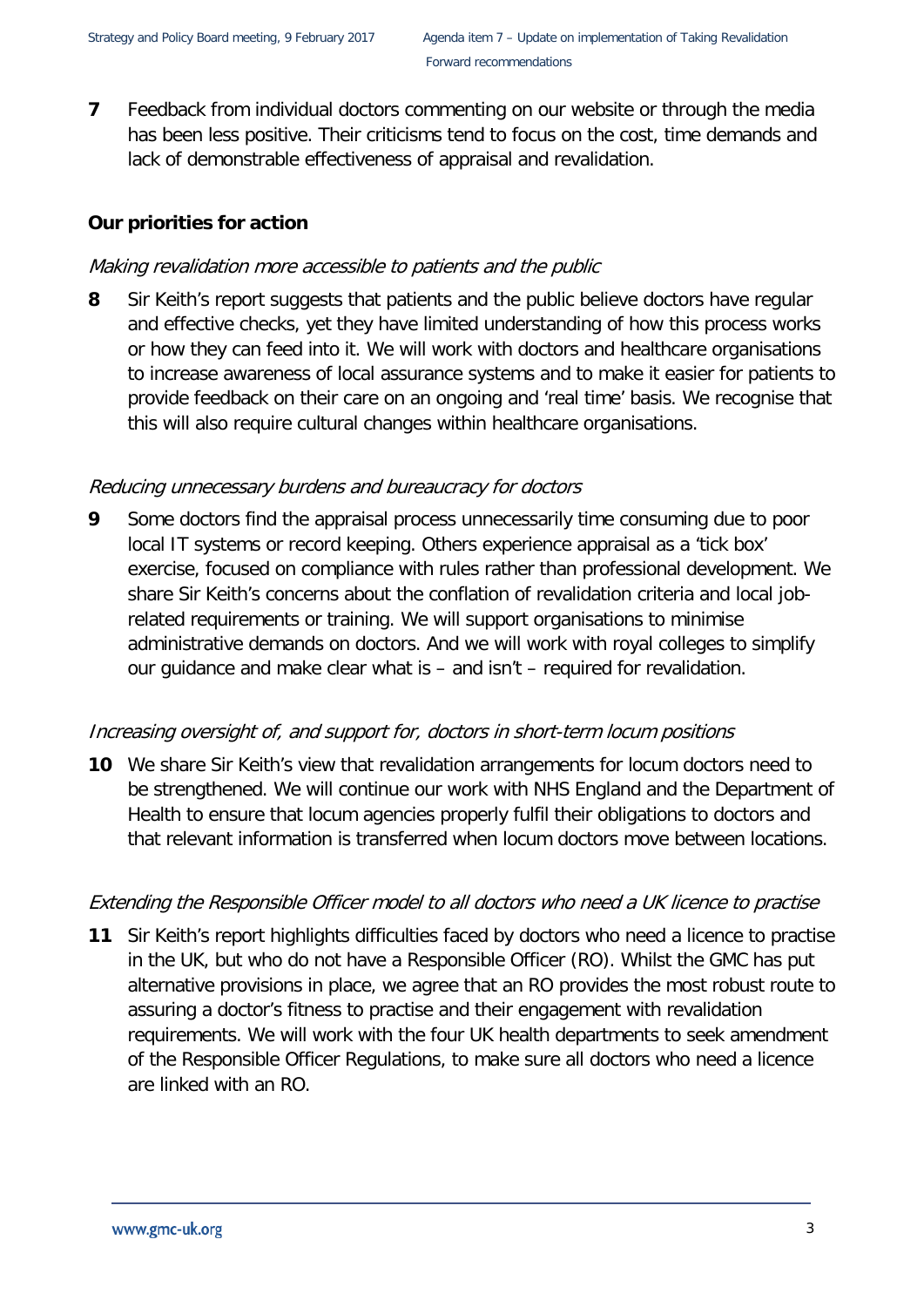# Measuring and evaluating the impact of revalidation

**12** We accept Sir Keith's recommendation that we should identify a range of measures by which to track the impact of revalidation on patient care and safety over time. Alongside the independent academic research we have commissioned (to be published in early 2018), we will work with ROs to better understand the impact of appraisal and revalidation at local level.

# **Proposed approach to implementation**

**13** Our approach to TRF implementation involves co-ordination across both internal and external stakeholders.

## Internal programme board

**14** We have established an internal TRF programme board to define and manage the work streams needed to deliver GMC actions. The resulting work programme will incorporate existing projects such as the review of guidance on supporting information for appraisal. The internal programme board includes representatives from Revalidation, Education, Strategy and Communications, Regional Liaison Service, Employer Liaison Service, Office of the Chair and Chief Executive and the devolved offices. It is supported by a dedicated project manager.

## Leadership and co-ordination of external stakeholders

- **15** Our published response commits us to co-ordinating and supporting actions needed to deliver the improvements Sir Keith identifies. This will require ongoing collaboration with stakeholder organisations and a new oversight mechanism to replace RAB.
- **16** By the end of March we will publish a high-level implementation plan and outline monitoring arrangements. We have identified the steps needed to achieve this.
	- The Chief Executive has written to stakeholder organisations asking them to tell us, by the end of January, how they intend to respond to the TRF recommendations.
	- We will collate responses and hold bilateral meetings with stakeholders during February and March to confirm their commitment and agree key milestones.
	- We will table a paper at the March RAB meeting proposing options to reconstitute the Board as an oversight mechanism for the implementation of TRF. We anticipate that the new board will have many members in common with RAB; but its terms of reference will be geared towards action rather than advice. A decision has not yet been taken on who will chair the new board.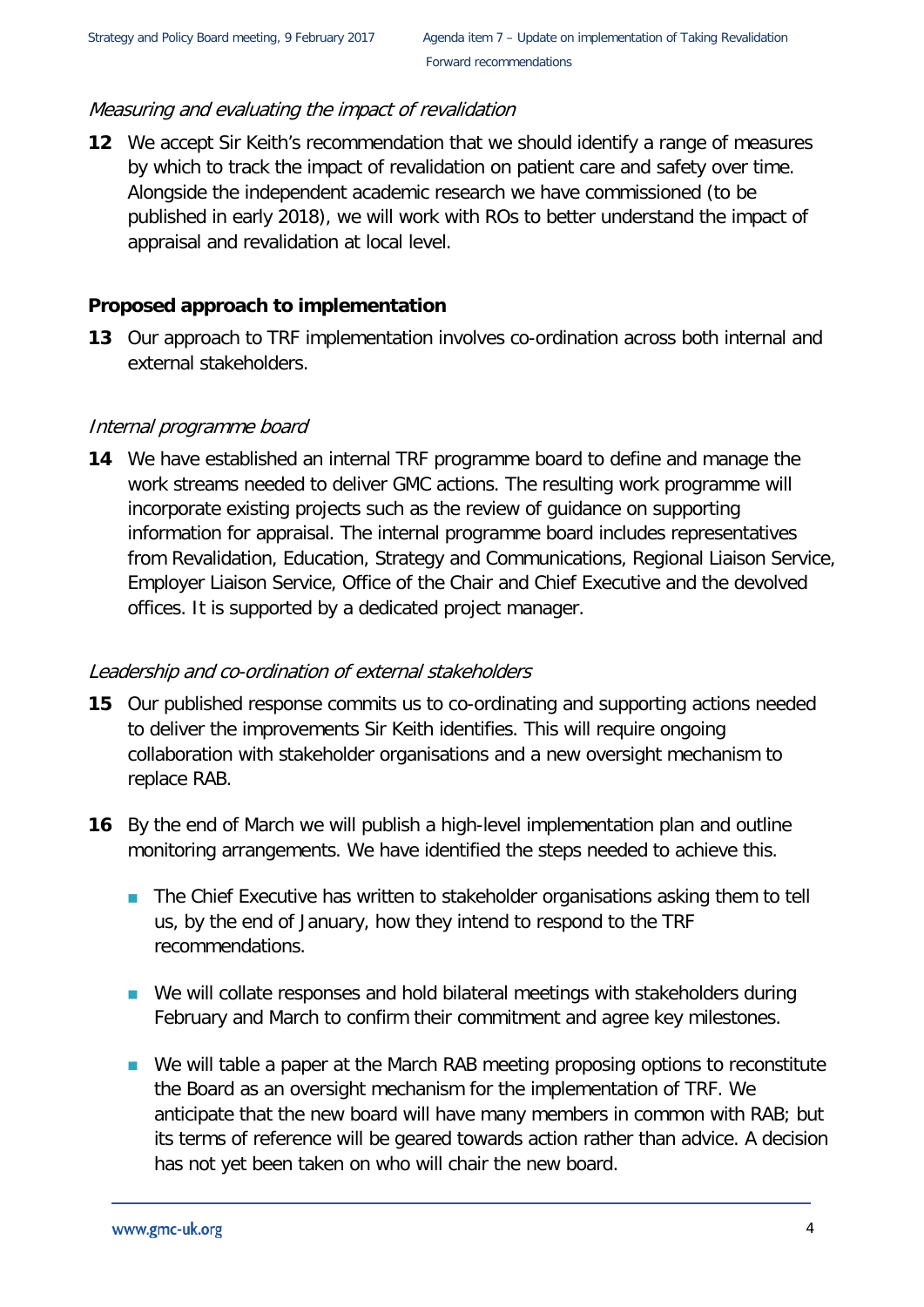# **7 – Update on implementation of Taking Revalidation Forward recommendations**

# General **Medical** Council

**7 – Annex A**

# **GMC response to Sir Keith Pearson's report on Taking Revalidation Forward**

# **We welcome the report – it is well-evidenced and balanced**

Sir Keith has delivered a clear and incisive report and we are grateful to him for the quality of his review. It is evident that Sir Keith engaged extensively with stakeholders and they provided valuable and insightful evidence of the current impact of revalidation. We believe Sir Keith's review and his recommendations will make an important contribution to further developing revalidation to make sure it's fit for purpose and commands the confidence of all. We are determined to take forward all of Sir Keith's recommendations with vigour and we want other organisations to make the same commitment.

We are reassured to hear that revalidation is becoming embedded locally and beginning to impact on clinical practice, professional behaviour and patient safety. But revalidation is still a new process and we acknowledge the difficulties and challenges that Sir Keith identifies.

We are committed to working with others to make revalidation accessible and meaningful to patients and the public, while reducing unnecessary burdens and bureaucracy on individual doctors. We are determined to strengthen the systems of assurance around short term locum placements in secondary care and for those doctors who work outside mainstream practice. We will measure the impact of all aspects of revalidation to make sure that our requirements drive doctors' professional development and make a contribution to high quality and safe care for patients across the UK.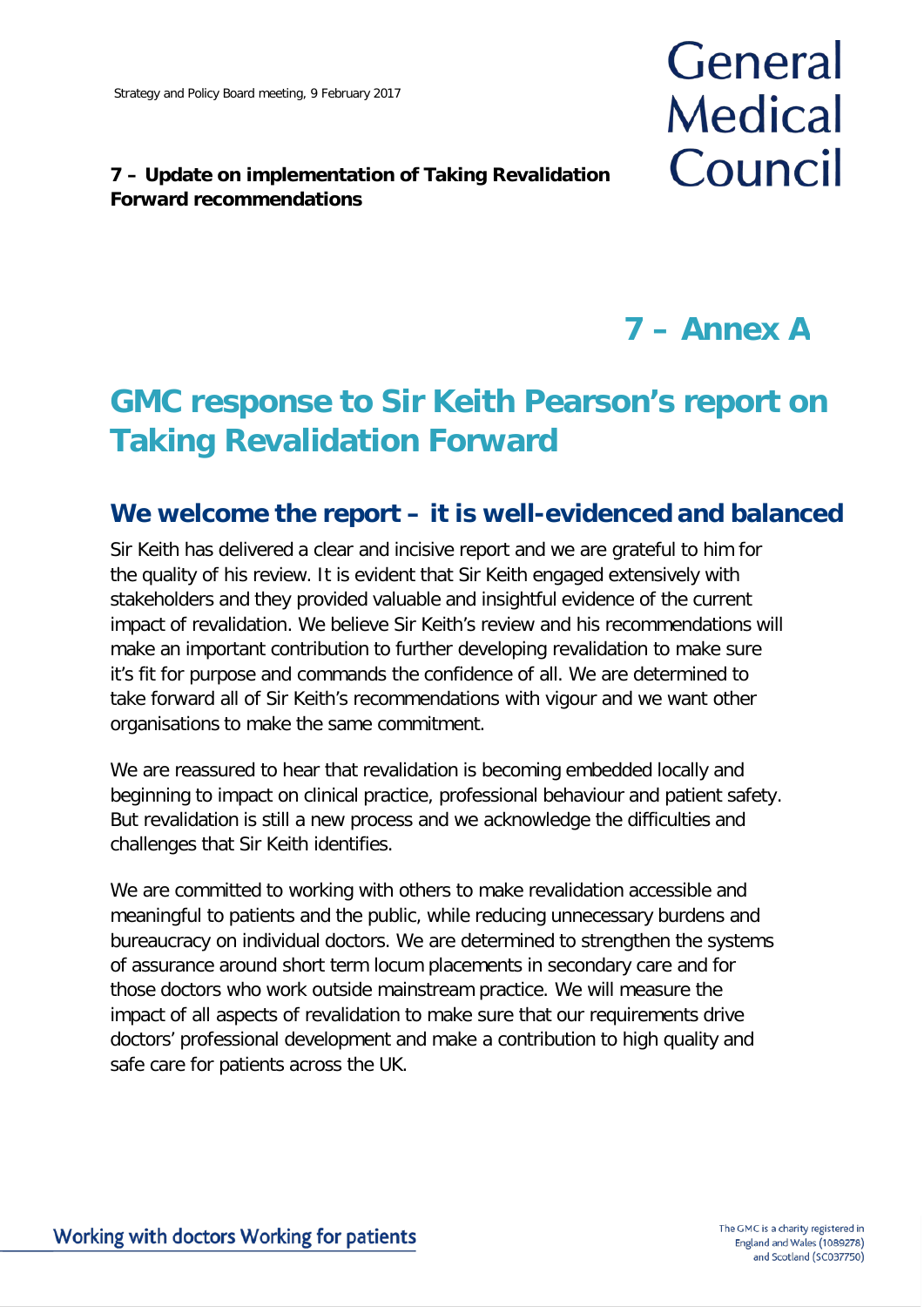# **The GMC has identified five priority areas for action**

# **Making revalidation more accessible to patients and the public**

Patients and the public have an expectation that all doctors have regular and effective checks. Sir Keith's report suggests that patients and the public need to be provided with further assurance that this is happening. He also proposes that we

should simplify the terminology of revalidation so that it is more meaningful to patients. Sir Keith points out that some patient organisations suggest that the term 'relicensing' could be a better way to explain that the process is about checking that the doctor continues to be safe to treat patients. We agree. We will work with doctors and healthcare organisations to make sure that this system of assurance that we have put in place together is better understood and more meaningful to patients and the public.

Patients should also be more engaged in providing feedback to their doctors. We know that doctors find meaningful feedback from patients useful as it helps them to see their practice through the eyes of those that they treat. It's important that the mechanisms for collecting such feedback are effective and accessible to all patients and that there are more sophisticated means for providing feedback to doctors and the wider team responsible for their healthcare.

We will act on Sir Keith's recommendation to look at how a 'real time' approach could make this easier and provide doctors with a more representative and better quality picture of their practice. However, we will also need healthcare organisations to reflect and act on the broader changes to organisational culture that will be required if ongoing feedback from patients about their doctors and the wider healthcare team is to become the norm.

# **Reducing unnecessary burdens and bureaucracy for doctors**

Doctors are under increasing pressure. Some feel they have to spend too long preparing for appraisal (with frustrating and unwieldy IT systems) or are unhappy that their appraisal is too focused on compliance with revalidation requirements at the expense of professional development. Doctors must have access to good data and good IT in the organisations in which they work. We know that meaningful data about a doctor's practice and good quality appraisal can drive changes in practice which, in turn, has benefits for patients.

NHS boards and independent sector providers need to focus their attention on improving the data they provide to doctors about their practice. This may require investment in IT systems to help doctors access, and then reflect on, that data to make sure that appraisal can contribute to improvements in the care that doctors provide. Improvement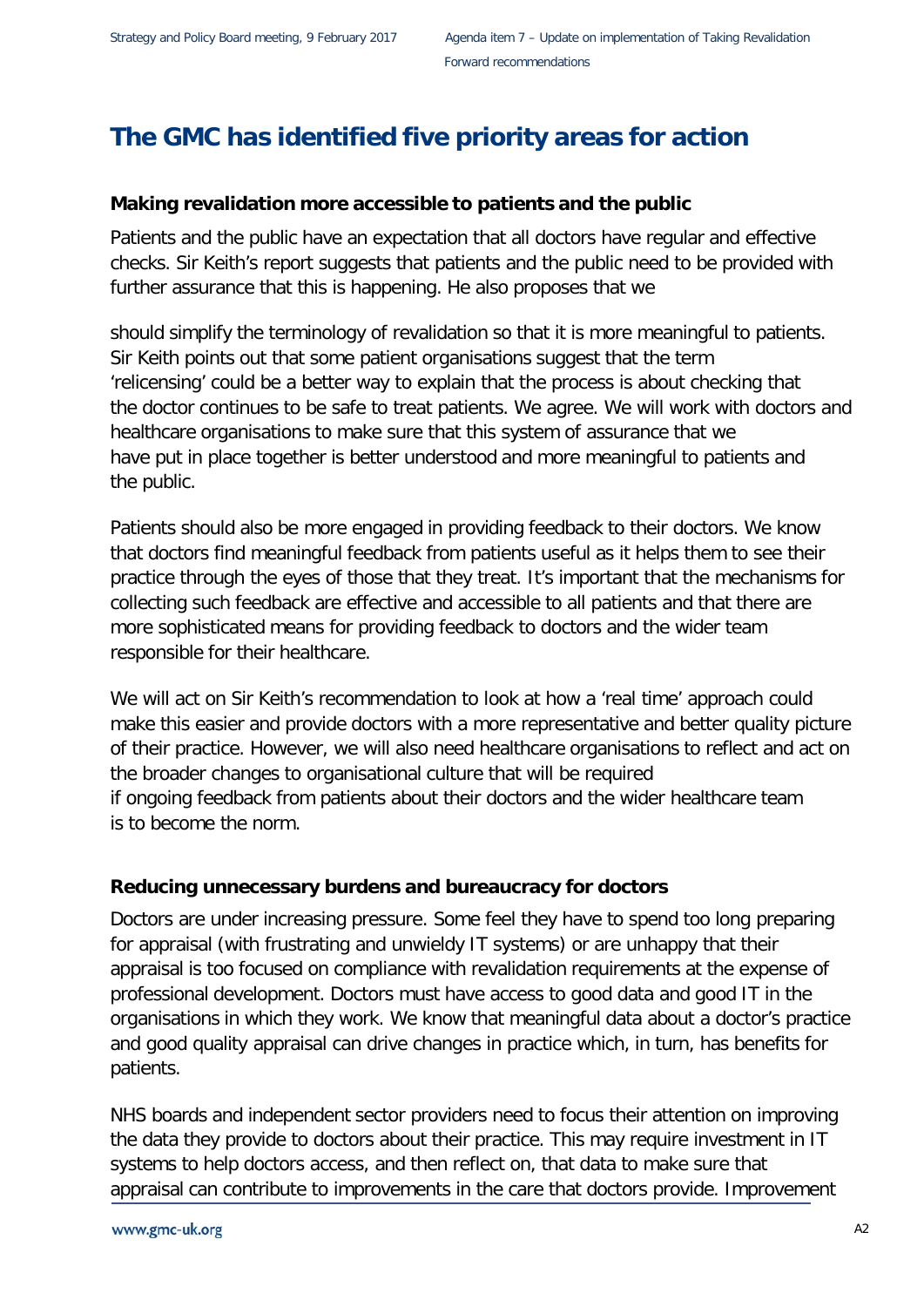bodies in England, Wales, Scotland and Northern Ireland should support this approach by seeking evidence that these developments are underway across the healthcare sector in the UK. We will help employers and other designated bodies to deliver revalidation in a way that minimises administrative demands on doctors.

We are also concerned that there can be confusion between revalidation criteria and local job-related requirements, particularly around mandatory training. We do not consider it acceptable for employers to add management objectives to the evidence

required for revalidation. Everyone needs to be clear on what is required for revalidation – and what isn't. So, we will work with the Royal Colleges and others to clarify and simplify our guidance on the supporting information that doctors need to bring to appraisal, to minimise any confusion or uncertainty about what doctors need to do. We will communicate that clearly across all four countries. Royal Colleges should also review their guidance to make sure that they are not increasing burdens unnecessarily. Employers must be clear about any mandatory training requirements they are imposing locally and why – and they must not suggest that these are revalidation requirements when they are not.

# **Increasing oversight of, and support for, doctors in short-term locum positions**

We share Sir Keith's view that oversight of, and support for, locum doctors needs to be strengthened – particularly for those in secondary care – and are working with NHS England and the Department of Health already to address the issues the report identifies. There is significant variation in the resources and quality of the locum agencies that are currently tasked with evaluating the practice of over 8,000 secondary care locums working on short-term contracts in England, as well as uncertainty about the number of agencies deemed to have responsibility in law for the revalidation of locum doctors. We know that not all locum agencies are properly fulfilling their obligations to doctors and that relevant information is not always transferred when locum doctors move between locations. These challenges can make it difficult for locum doctors to engage meaningfully in appraisal and there is a potential patient safety issue.

We will continue the work we have started to make sure that only agencies who can demonstrate they have the resources and commitment to meet fully their obligations are deemed responsible for the revalidation of locum doctors – and that these agencies are readily-identifiable. We will begin discussions with the Government agency responsible for accrediting locum agencies in England to make sure that the quality assurance and audit arrangements that are in place reflect the significant additional responsibilities that these agencies now have for the doctors on their books.

Separately, we will work with Responsible Officers (ROs) in provider organisations to make sure that short-term locums are provided with the information they need to support their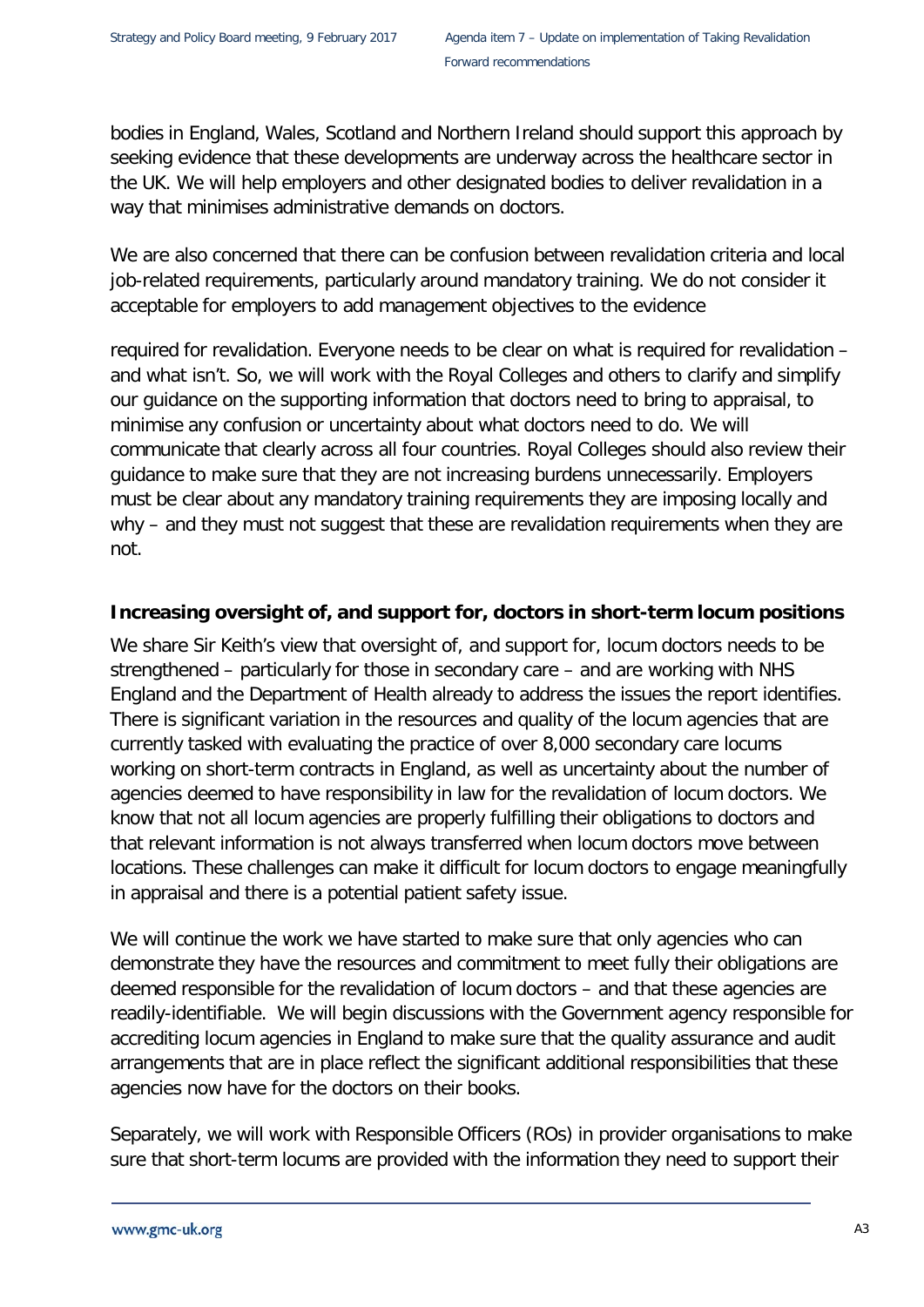appraisal following every placement and that any concerns about performance are raised directly with the doctor's own RO.

We will look across the four countries to make sure the challenges around short-term locums found in England are not also emerging elsewhere.

# **Extending the RO model to all doctors who need a UK licence to practise**

We agree with Sir Keith that doctors who need a licence to practise in the UK should have an RO to evaluate their fitness to practise on an ongoing basis and make recommendations to us about their revalidation. Although we have established alternative routes to allow doctors without an RO to revalidate and maintain their licence, we urge the four health departments across the UK to consider amending the Responsible Officer Regulations, to end the anomalies and make sure that all doctors who need a licence are linked with an RO.

# **Measuring and evaluating the impact of revalidation**

The GMC is committed to monitoring the impact of our revalidation requirements on doctors' professional development and the safety and quality of the care they provide. We have commissioned independent academic research – the results will be published in early 2018. We will work with ROs to better understand the impact of appraisal and revalidation at local level. In addition, we look forward to working with partners to identify a range of measures that will track the developing impact and value of revalidation to patient care and safety over time.

Sir Keith's report reflects the concerns that some doctors have with the fact that many ROs will also be the medical directors of their organisation. We agree that ROs with a dual role need to manage their responsibilities carefully - the RO Regulations envisaged that conflicts of interest might occur and provide for an alternative RO to be appointed if requested by the doctor. We agree that this issue would benefit from further consideration and that the ongoing evaluation of revalidation should explore the strengths and weaknesses of differing local approaches to the RO role.

# **What we will do to improve revalidation**

The GMC is committed to working with others to take forward Sir Keith's recommendations and to make the improvements he identifies as swiftly as possible. Whilst we will start work on this immediately, we recognise that we cannot achieve progress acting alone. The GMC will:

 **facilitate and support collaborative efforts**, especially those aimed at increasing the value of appraisal and reducing the administrative demands of revalidation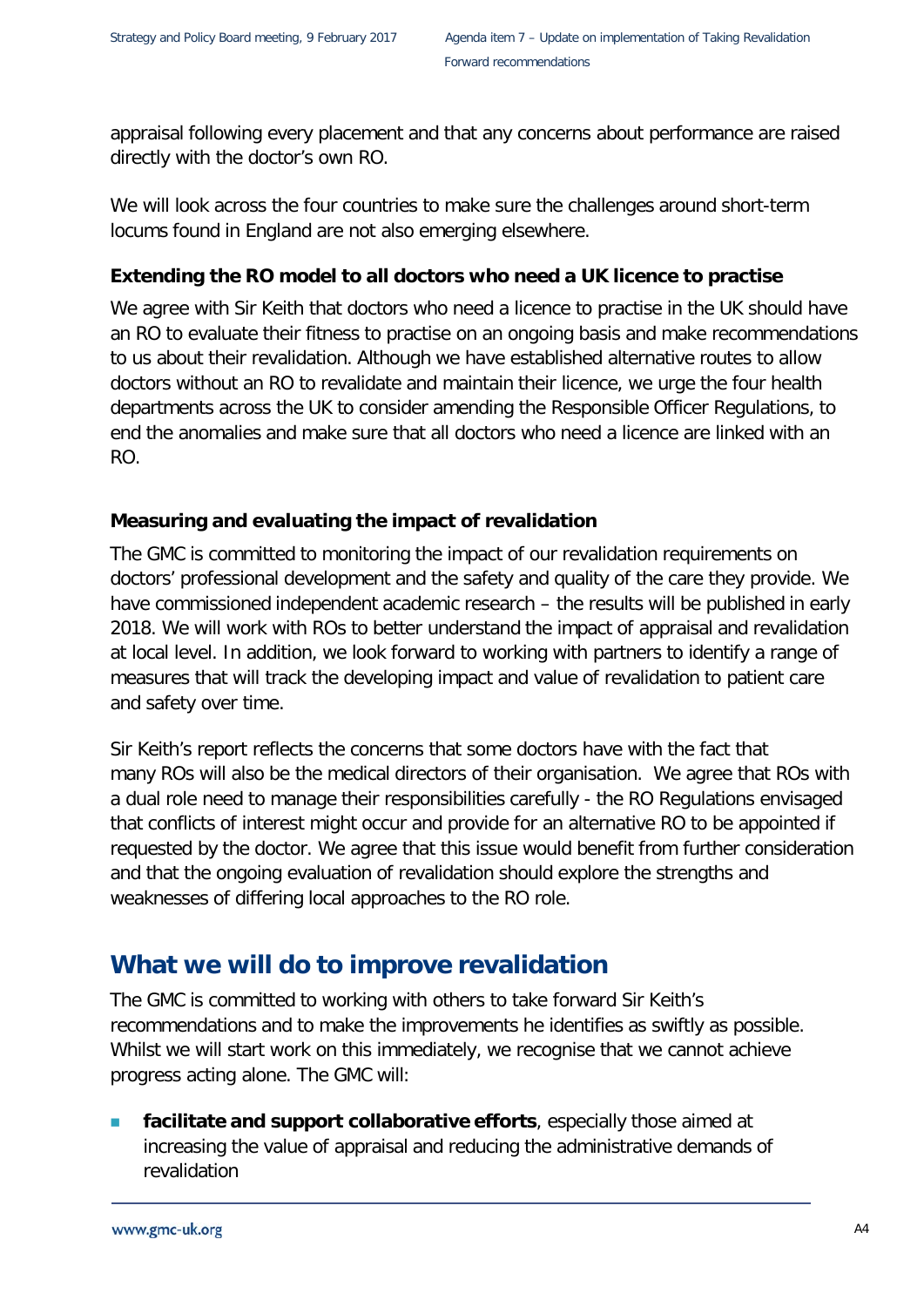- **improve our published guidance** so that our revalidation requirements are clear and supported by practical examples that help doctors and appraisers;
- **increase our support to responsible officers** by promoting good practice approaches to revalidation support and decision-making;
- **develop a toolkit to help boards** understand and unlock the potential of revalidation data to support good clinical and corporate governance;
- **investigate the barriers to sharing of information** and work with others to seek improvements in local IT systems that support revalidation;
- **continue to share our data analysis and learning** from the independent evaluation we have commissioned, to allow stakeholders to understand the overall outcomes of revalidation as well as the experiences of doctors; and
- **continue our work with system regulators** to minimise duplication and reduce burdens, particularly for GPs.

# **What others must do**

Many of the areas for improvement identified in Sir Keith's report, including those that will most benefit doctors, require action from healthcare organisations other than the GMC. And some recommendations require legislative change. In addition to advocating for amendments to the legislative scheme from the relevant government departments across the four countries, we will encourage action – and sharing of good practice – by healthcare organisations, boards, system regulators and patient representative groups across the four countries to:

- **increase understanding of revalidation** amongst patients and the public;
- **improve local information systems** so that doctors can more easily access and collate the information they need to reflect upon at appraisal;
- **distinguish local initiatives and employment obligations from revalidation requirements in the appraisal process** so it is clear to doctors what is necessary for the purposes of revalidation and what is not;
- **make sure appraisal focuses on reflection and development** of the individual doctor, as well as compliance with revalidation requirements; and
- **make sure that appraisers have sufficient training and time** to prepare for and deliver high quality appraisals.